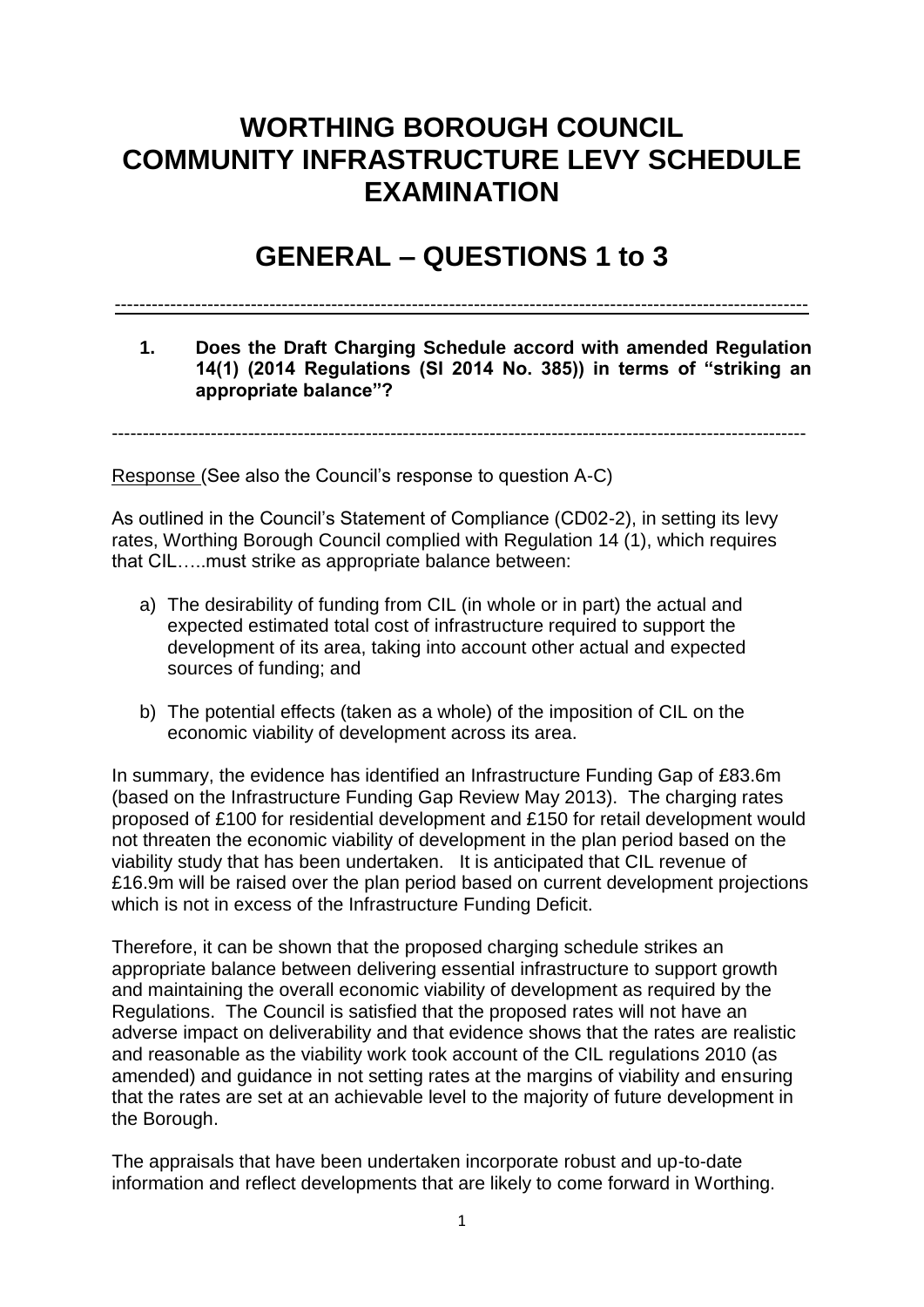However, the appraisals are necessarily generic tests which do not make allowance for site specific abnormal costs. As such, in general, the recommended CIL rates are set within the identified viability margins to take account of these unknown factors whilst also setting the appropriate balance within the context of Worthing where there is a clear and over-arching aim to deliver regeneration across the Borough.

Taken in the context of all development costs, the charge for CIL is relatively small and is unlikely to be a major influence on viability. As illustrated in the example set out in the Viability Assessment the proposed CIL rate for residential development will (for a 3 bed house) account for around 3.9% of development costs. Having the rates set out in a charging schedule will provide certainty to developers in that they will be aware of their CIL liability well in advance of submitting a planning application, and can take this into account in future purchases of land.

In summary, it is considered that the proposed rates strike the appropriate balance for Worthing between securing additional investment for infrastructure to support development and the potential economic effect of imposing CIL upon retail and residential development across the Borough. The evidence demonstrates that the charges are reasonable and it has been shown that they are not at a level that would impact on the viability of the majority of future development in the borough.

## **2. Noting that in an earlier appraisal a 60% figure was used, is the assumption that landowners should receive a 50% share in the uplift in the value of land appropriate?**

----------------------------------------------------------------------------------------------------------------

----------------------------------------------------------------------------------------------------------------

#### Response

The methodology employed in the appraisals uses uplift in value between existing use value and value with planning permission to determine the land value allowance that reflected a 'reasonable return to the landowner' as required by the NPPF and best practice guidance. In the original methodology it was considered that landowners would feel that they should obtain a greater share of the uplift than the Local Authority in order to release sites (rather than potentially wait for a change in policy). As such, a 60:40 split was adopted in favour of the landowner.

Subsequently, this issue was considered in some detail by the Inspector in the Shinfield Appeal Decision (Wokingham DC, APP/X0360/A/12/2179141) in January 2013. The case revolved around the level of affordable housing and developer contributions that could be reasonably required. In turn, the decision hinged on the land value allowed to the applicant as a 'reasonable return' to incentivise release of the site. The Inspector held that the appropriate approach to establishing the benchmark or threshold land value would be to split the uplift in value resulting from planning permission for the alternative use (50:50 between landowner and the community). As such, in subsequent appraisals the Council's consultants adopted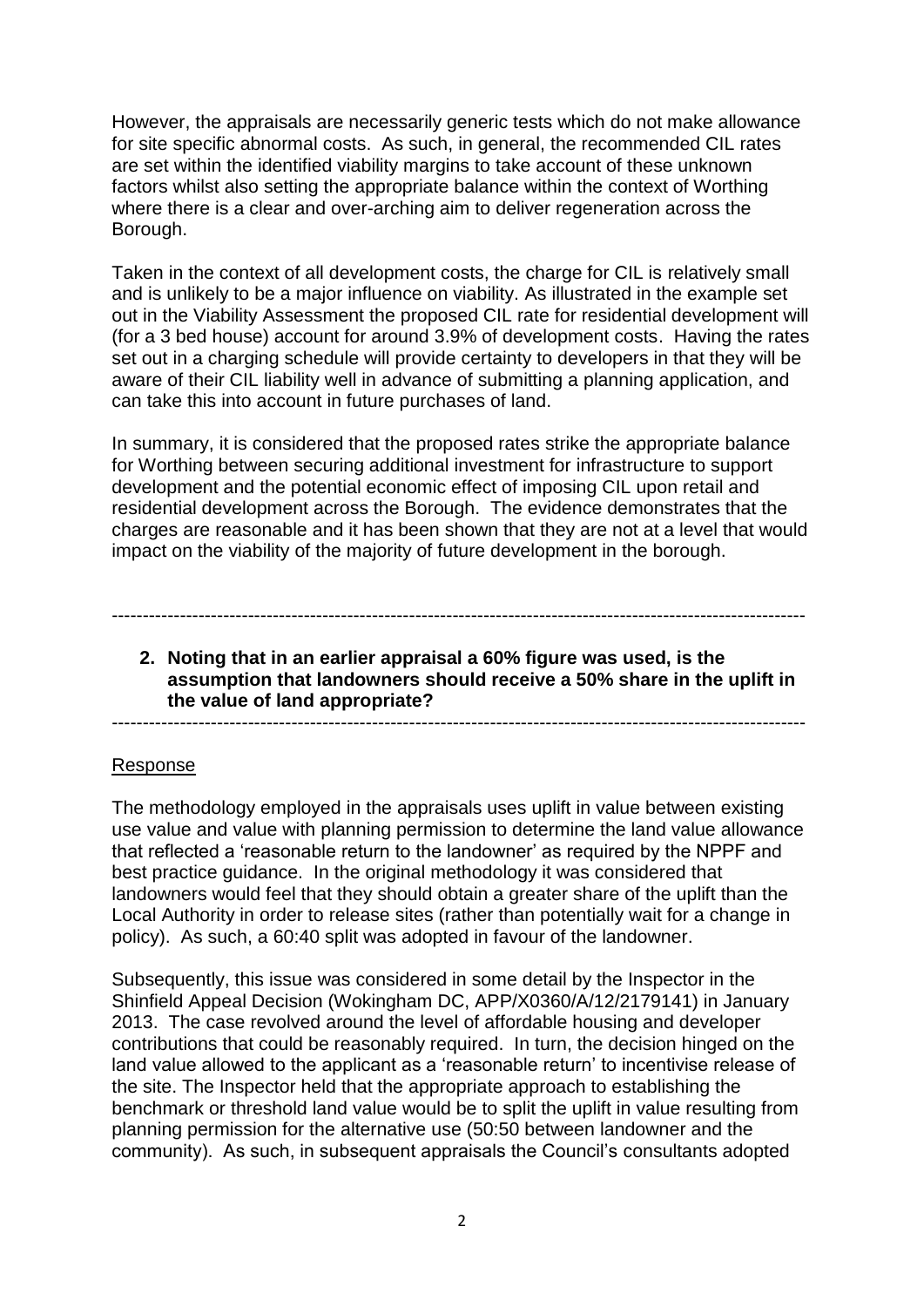this approach and it is noted this has since been accepted in other cases (e.g. Preston City Council APP/N2345/A/13/2200445).

In reducing the land value allowance to the landowner the viability margin beyond reasonable return to the landowner and developer has necessarily increased along with the potential to charge CIL.

### ----------------------------------------------------------------------------------------------------------------

**3. Are the NCS Assessment's assumptions regarding ongoing s106 costs realistic? Is the first Draft Regulation 123 List consistent with the examples of site specific infrastructure which maybe the subject of an obligation listed on page 16 of the Developer Contributions Draft SPD (March 2014)?**

----------------------------------------------------------------------------------------------------------------

#### Response

#### S106 Assumptions

In March 2014 the Council published a Developer Contributions Draft Supplementary Planning Document (SPD) (CD03-5). The purpose of this document is to provide guidance to all interested parties about the types of contributions that will be sought when CIL is in place and the basis for the charges. It will enable a developer to work out at an early stage in the development process what contributions will be required in association with their development. It is intended that this SPD will be adopted at the same time that the Council's CIL Charging Schedule takes effect.

The Draft SPD explains that for Worthing, CIL is being designed to be the principle mechanism for collecting infrastructure contributions. However, it is also explained that there will still be a role to play for Obligations in relation to affordable housing and some site specific infrastructure needs.

In this regard, the Draft SPD explains that other than for affordable housing, Planning Obligations will only be used to mitigate against any impact on the environment or local services that arise directly as a result of any particular developments. These will be cases where the development proposed results in a specific and significant need for infrastructure (or access to a service) that is not currently available and has not been identified for investment through CIL or any other investment programme.

Overall, the principle is that all eligible developments must pay towards CIL and, in addition, affordable housing and any (identified) site specific requirements (usually for the more significant development sites) will be secured through Planning Obligations where they are necessary to make the development acceptable in planning terms.

When setting the CIL charging rates it is important to understand the dynamics of CIL and Planning Obligations and how they may be utilised once CIL has been introduced. To help achieve this, when calculating the appropriate CIL rate for the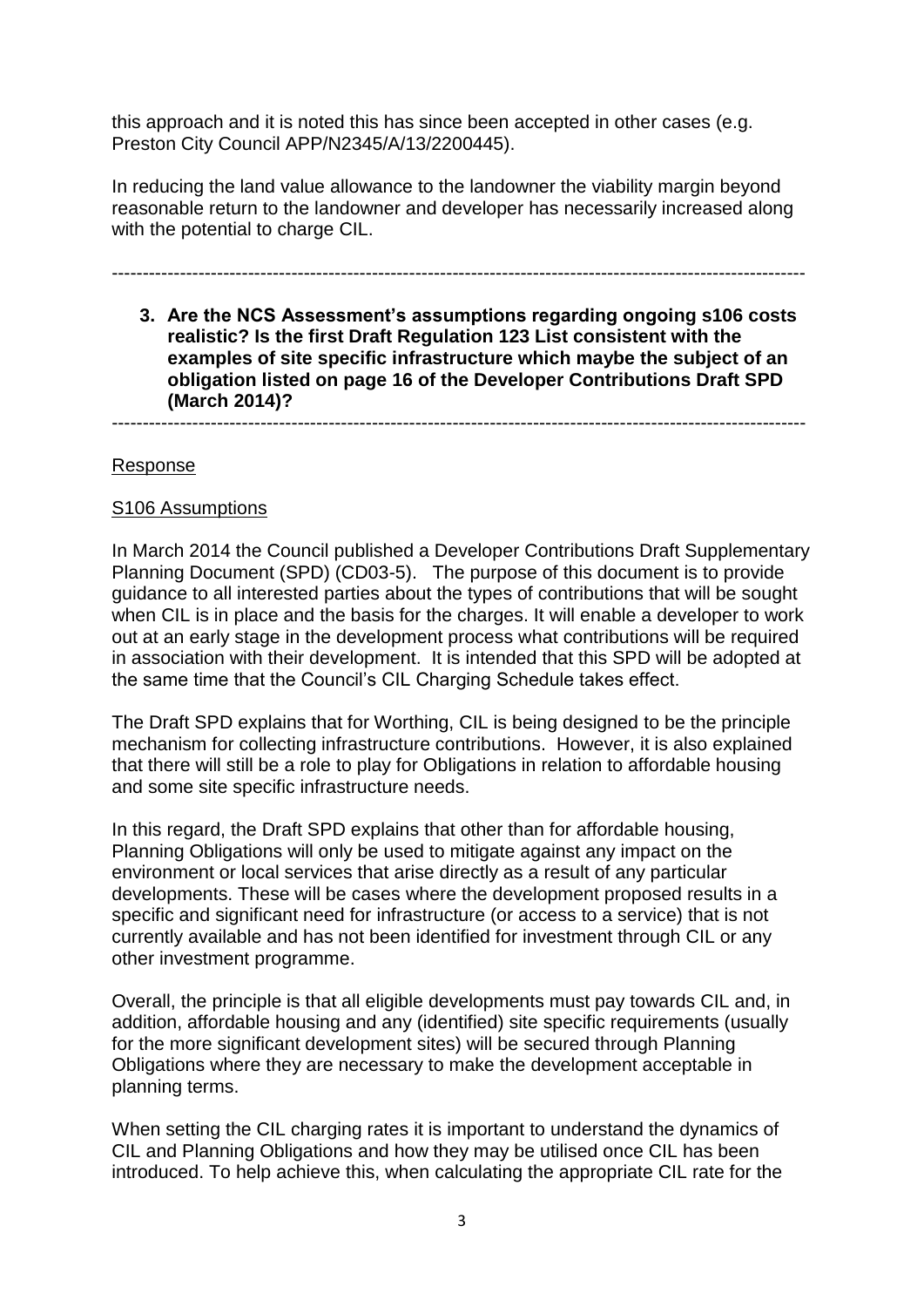Borough the envisaged and forecast requirements for infrastructure through Planning Obligations have been considered and factored into the viability testing model.

The following steps were taken in order to calculate the historic S106 contributions (set out in CD03-4):

- $\triangleright$  All S106 agreements from planning applications were considered dating back to 2005. (Note – the year was determined by the year the planning application had been submitted not necessarily the year the S106 agreement was signed).
- $\triangleright$  Agreements were then excluded if no financial contributions had been received (i.e. development had not commenced)
- $\triangleright$  For applications concerning residential development, the number of units were determined. A breakdown of dwellings was then provided (i.e. house/flat and no. bedrooms and floor space if known). If floorspace was not stated within the records, it was estimated using minimum space standards (square metres of dwelling types and bedroom no.) set out within the Worthing Space Standards SPD. The total sqm of residential development for each application was then calculated.
- $\triangleright$  For commercial applications the sqm of development was obtained from the original planning application. Commercial sites were subdivided into:
	- $\circ$  A1/A3/A5
	- o B1b/B1c/B2/B8
	- $\circ$  C<sub>2</sub>
	- o D2
- $\triangleright$  Financial contributions were also subdivided based on the details set out in the original agreement about how the monies should be spent (i.e. whether the monies were for improvements to Transport, Open Space, Education or Fire Services)
- $\triangleright$  The contributions were then divided by the sqm of development to get the amount of contribution (£) per dwelling or per sqm commercial floorspace
- $\triangleright$  This was then totalled to get the total amount of contributions (£) per dwelling or per sqm commercial floorspace for each type of contribution (Transport, Open Space, Education or Fire Services).

This historical evidence demonstrates that where planning obligations have been charged this equates to an average of £1,596 per dwelling and £17 per sqm for commercial development. As emphasised above, it is likely that CIL will replace a significant part of this funding requirement when it is in place so the viability assessment makes, what the Council considers to be, a reasonable future allowance of £500 per dwelling and £5 per sqm of commercial/non-residential space (also reflecting the fact that the historic figures only relate to development where S106 contributions were relevant and not to an average contribution covering all residential development).

In addition, it is considered that this allowance reflects the current development strategy for the Borough (see Core Strategy CD03-1 and the Council's response to questions 4-6). It is clear that the current strategy is not one that is dependent on the delivery of large strategic sites – the type of which may require significant levels of S106 contribution to mitigate against expected impacts on the environment or